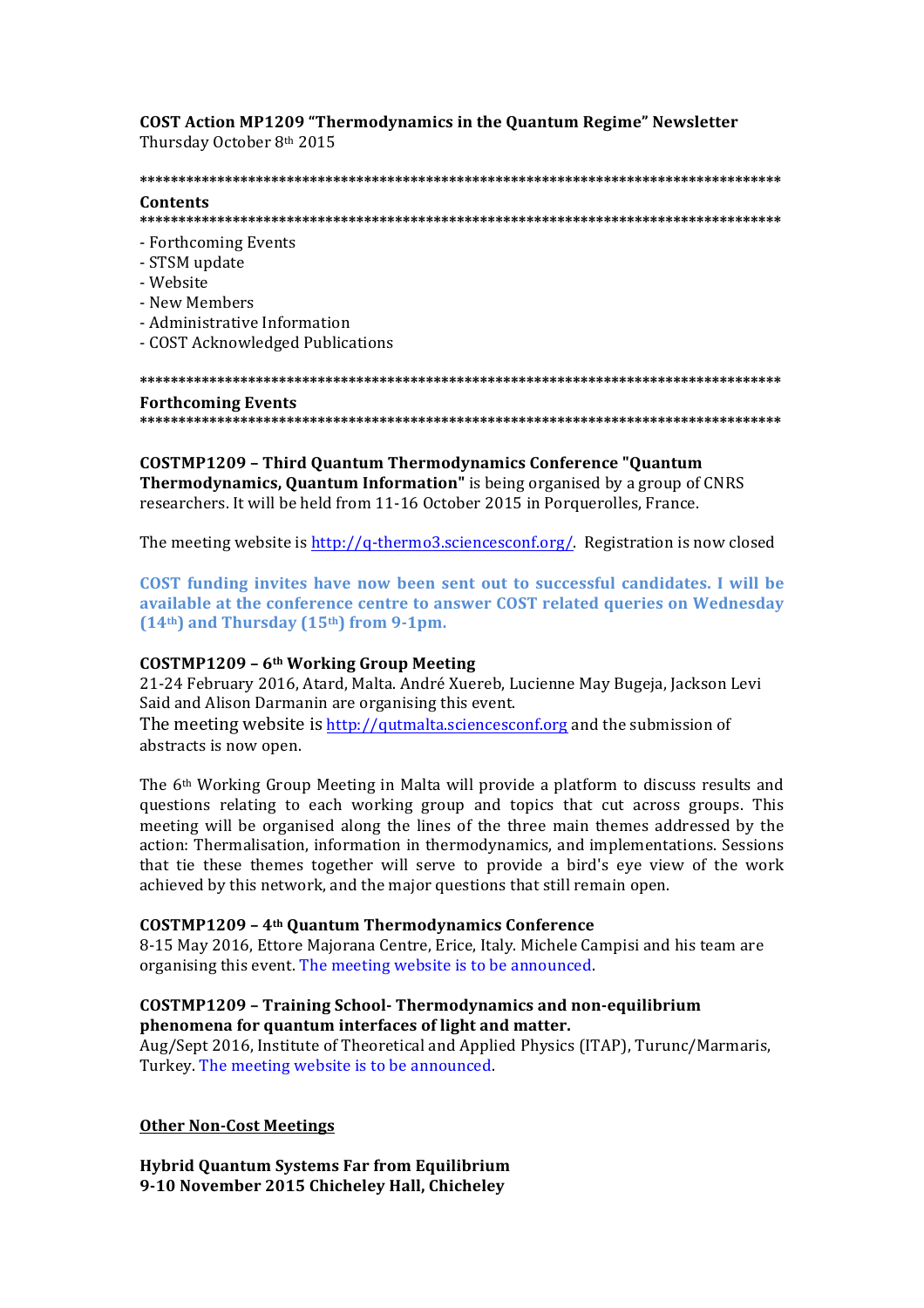#### **Key dates: 14 October 2015** Abstract submission deadline 19 October 2015 Early registration deadline 28 October 2015 Registration deadline

#### Website at **http://qs2015.iopconfs.org/**

Recent advances in our ability to control the quantum properties of atoms, ions, and light, and integrate them with solid-state devices, offers a new wave of hybrid quantum systems. Such systems raise challenging fundamental science questions and offer prospects for new technologies: for example sensors that exploit nonlinear matter wave dynamics and interference. The workshop will explore the generic questions, phenomena, and formalisms that will be needed to understand and develop a wide range of hybrid quantum systems far from equilibrium.

Topics include, but are not limited to, light-matter interactions, atom-matter interactions, hybrid systems for nano and quantum metrology, thermalisation in interacting Bose and Fermi gases. Due to their intrinsic complexity, understanding hybrid quantum systems requires communities with diverse expertise to work together.

Contributed talks and a poster session will be a key part of the meeting.

#### **New Horizons In Nonequilibrium Thermodynamics**

26-30 October 2015. Ettore Majorana Centre, Erice, Italy. Further details can be found at: https://sites.google.com/site/newhorizonsnetd2015/

#### **Artic School on Open Quantum Systems**

14-18 December 2015, Kilpisjarvi Biological Station, Helsinki, Finland. Further details can be found at: http://cqe.aalto.fi/en/current/events/arctic\_school\_2015/

#### **APS Meeting: Quantum Information and Thermodynamics**

14-18 March 2016, Baltimore Convention Centre, Baltimore, Maryland, USA. Further details can be found at: http://www.aps.org/meetings/march/scientific/index.cfm

The Topical Group on Quantum Information, Concepts and Computation is pleased to announce a focus session on Quantum Information and Thermodynamics at the 2016 APS March Meeting. The purpose of the focus session is to highlight current experimental and theoretical research on the interplay of quantum mechanics and thermodynamics. We encourage you to consider sending a contributed talk for this session.

Abstracts can be submitted using the APS link http://abstracts.aps.org. The deadline for submission is November 6.

# \*\*\*\*\*\*\*\*\*\*\*\*\*\*\*\*\*\*\*\*\*\*\*\*\*\*\*\*\*\*\*\*\*\*\*\*\*\*\*\*\*\*\*\*\*\*\*\*\*\*\*\*\*\*\*\*\*\*\*\*\*\*\*\*\*\*\*\*\*\*\*\*\*\*\*\*\*\*\*\*\*\*\*\*\*\*\*\*

#### **STSM** Update \*\*\*\*\*\*\*\*\*\*\*\*\*\*\*\*\*\*\*\*\*\*\*\*\*\*\*\*\*\*\*\*\*\*\*\*\*\*\*\*\*\*\*\*\*\*\*\*\*\*\*\*\*\*\*\*\*\*\*\*\*\*\*\*\*\*\*\*\*\*\*\*\*\*\*\*\*\*\*\*\*\*\*\*\*\*\*\*

STSM call 10 has now closed and two applications have now been approved totalling

€2,440.